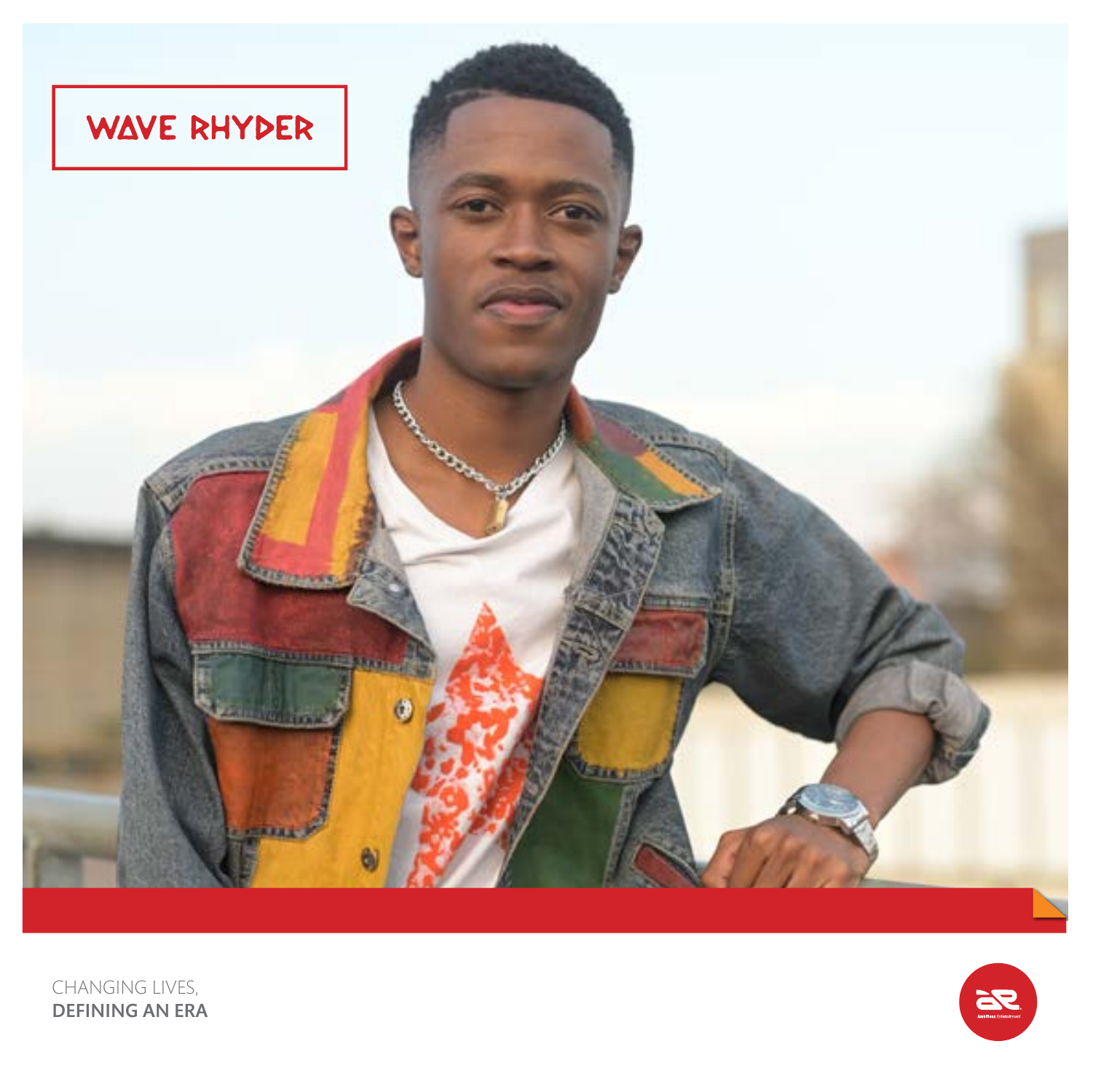CHANGING LIVES, DEFINING AN ERA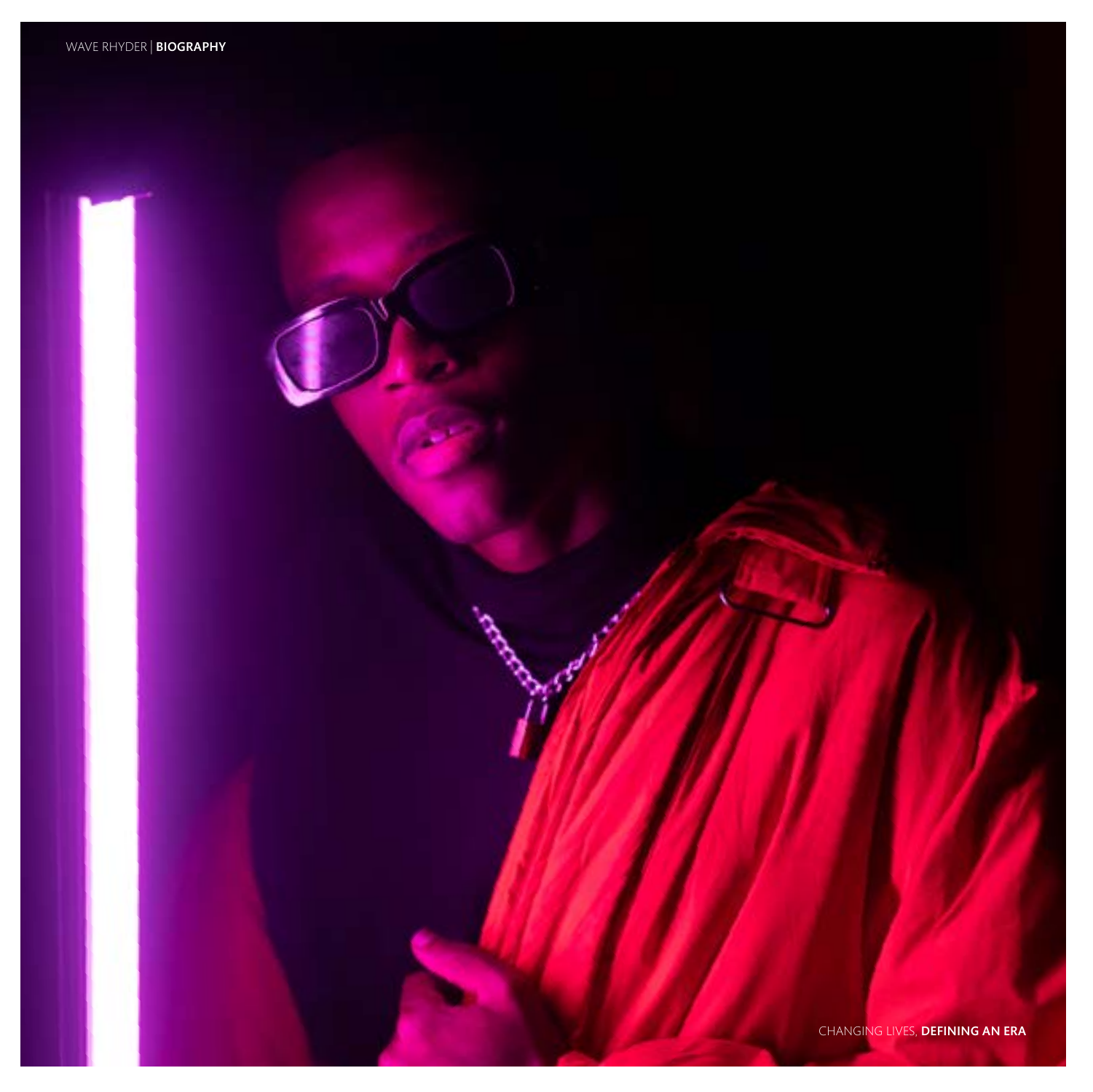## **CONTENTS**



ABOUT WAVE RHYDER Molupe is a 22-year-old Mosotho lad who was born in Morija, a town in...

**03**

BORN FOR THE ARTS The smiley and bubbly 22-year-old has always been a lover of art, as he was that one learner ...

**04**

## RECORGNITION AND GOALS He started recording and posting covers for multiple artists until Ambitiouz Entertainment...

**05**

**CONTACTS** Management, Booking and Pr Queries.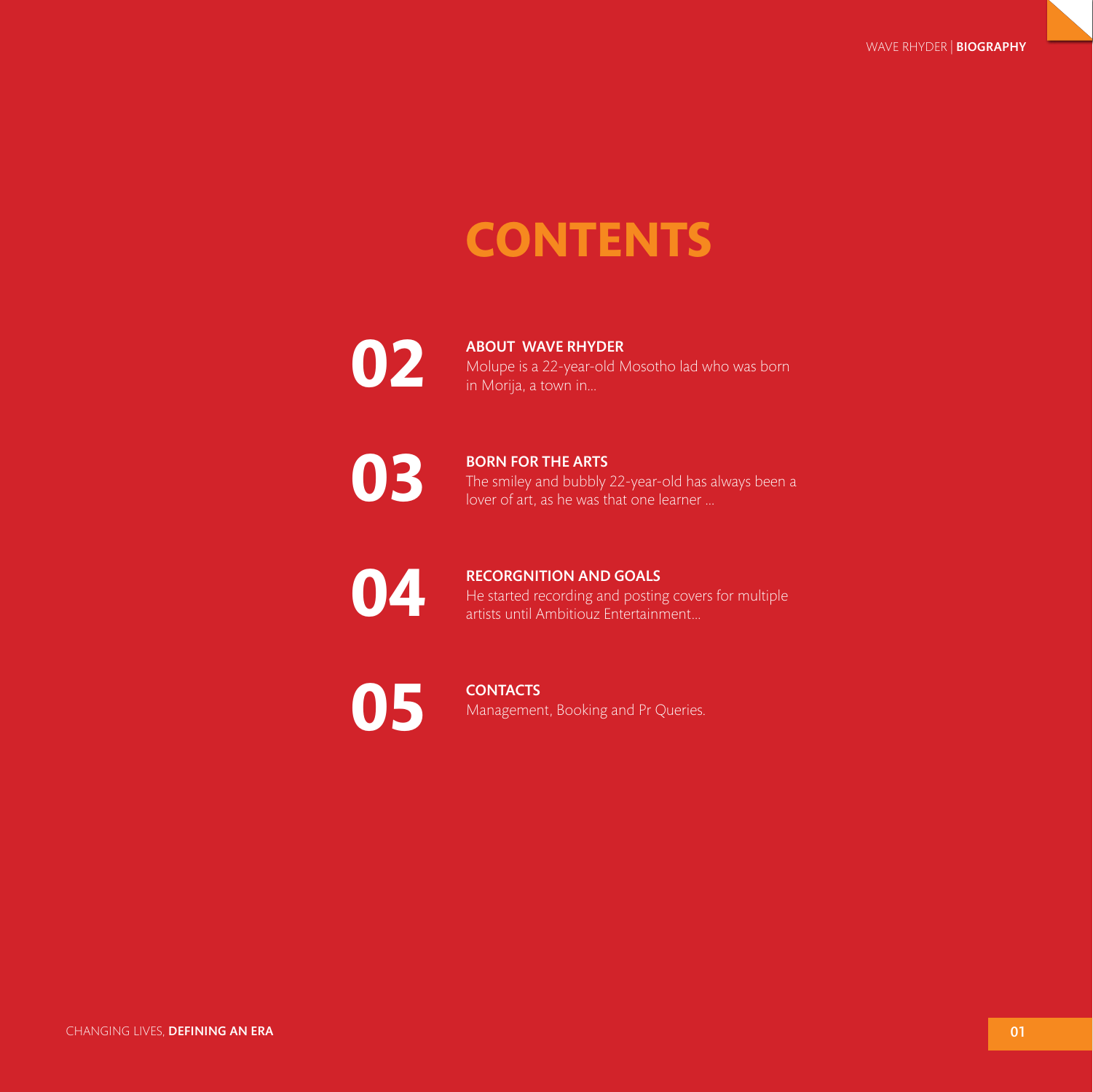hato "Wave Rhyder" Molupe is a 23-year-<br>old who was born in Morija, Lesotho. He<br>only spent 12 years of his life in Morija<br>then moved to the country's capital city, Maseru. hato "Wave Rhyder" Molupe is a 23-yearold who was born in Morija, Lesotho. He only spent 12 years of his life in Morija Wave Rhyder is a stage name he got from his uncle, it means he is riding the sound waves.

Molupe is a songwriter, singer and producer who recognized his love for music at an early age inspired by his parents, who are both Gospel musicians. Initially he wanted to be a pastor because growing up in a Christian family meant he had to spend most of his time in church, therefore watching his pastor give sermons fascinated him, but that changed as he grew older.

Molupe decided to follow a genre that shocked everyone around him as he was also expected to follow in his parent's footsteps and sing Gospel music. His decision to do Hip-Hop music was fully supported by his parents who'd pay for his studio time and help with lyrics and finding a suitable record label. His parents prayed for him and encouraged him to follow his dreams and would be happy for him with each milestone he achieved in his musical journey.

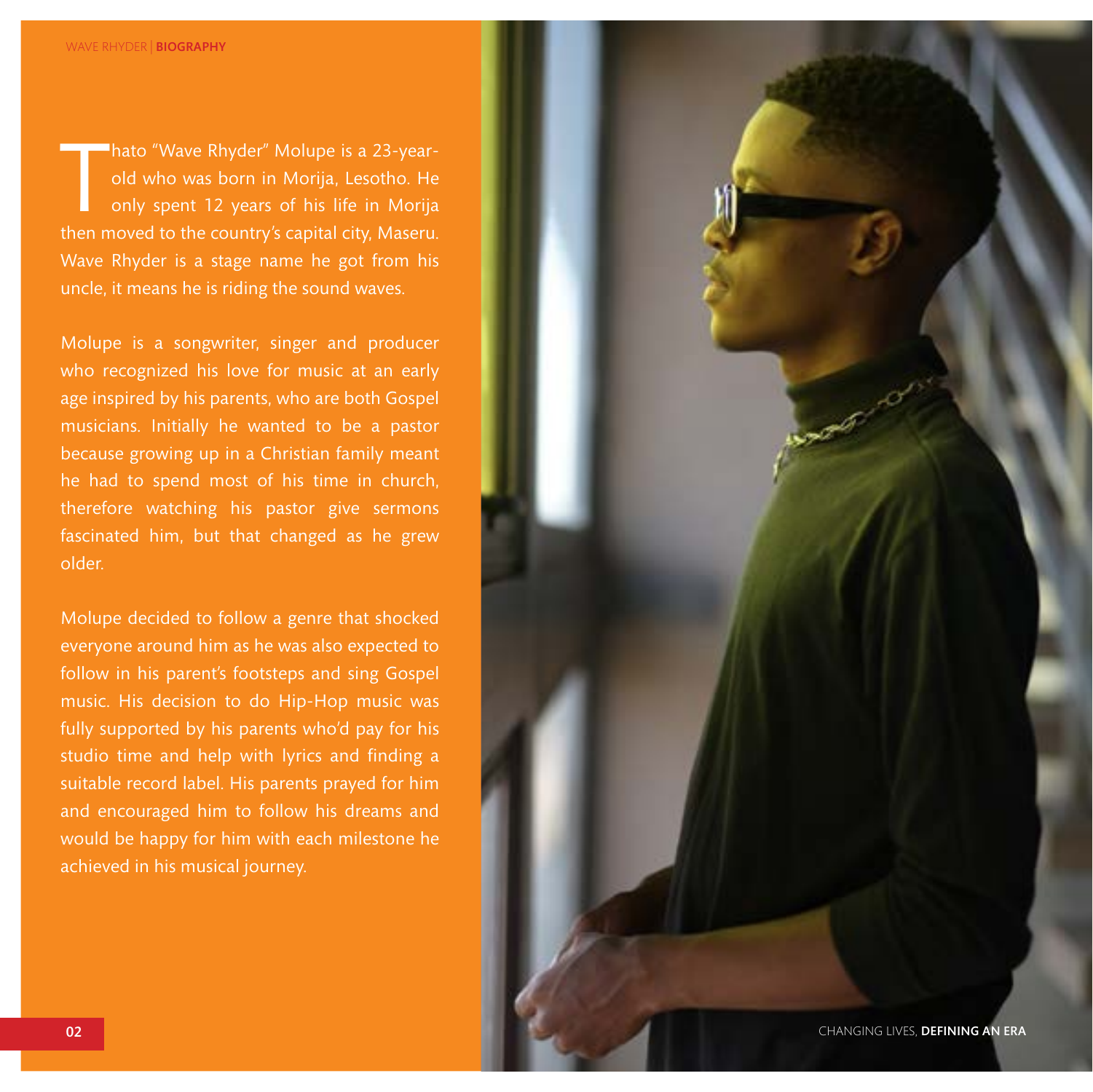## BORN FOR THE ARTS

The smiley and bubbly 23-year-old has always been a lover of art, as he was that one learner every teacher trusted with drawings; he also tried his luck in that fraternity, but the music calling was louder as he started participating in school events and wrote his own lyrics. His first track that gave him courage was unofficially released and shared among his schoolmates, family, and community members in 2013. He was happy about the response and the love he received, thus he worked even harder to release more songs.

As he worked on his craft, Molupe realized that he was more of a singer that a rapper, then he swiftly moved from Hip-Hop to Afro-Pop and that's where he settled till today. In 2014, when in Grade 8 he met his now stable-mate Award-winning artist, Malome Vector who he has worked on multiple songs with, and it has been a wonderful bromance since then.

At the age of 20 In 2019, Molupe released a self-produced Afro-Pop song 'Ts'ela bo tlale' a song that gave him his big break in Lesotho. The song was inspired by the shebeen next to his home, as people passed his home to and from having a nice time. He was fascinated by the big difference he'd see when people go in and come out with different personalities and energy. ' Ts'ela bo tlale' opened doors for radio plays, interviews, and bookings.

Since then, the versatile artist has been on an upward trajectory as he has worked with big artists like Lesotho's Juvy, MJ Elphie and Selimo Thabane among others. His highlight as a performer was him being fortunate enough to share the stage with South Africa's award-winning duo, Blaq Diamond, Lesotho's Ntate Stunna and comedian Lilaphalapha. From there he crossed boarders for his mini tour in South Africa where he performed in places like Welkom, QwaQwa and Ficksburg.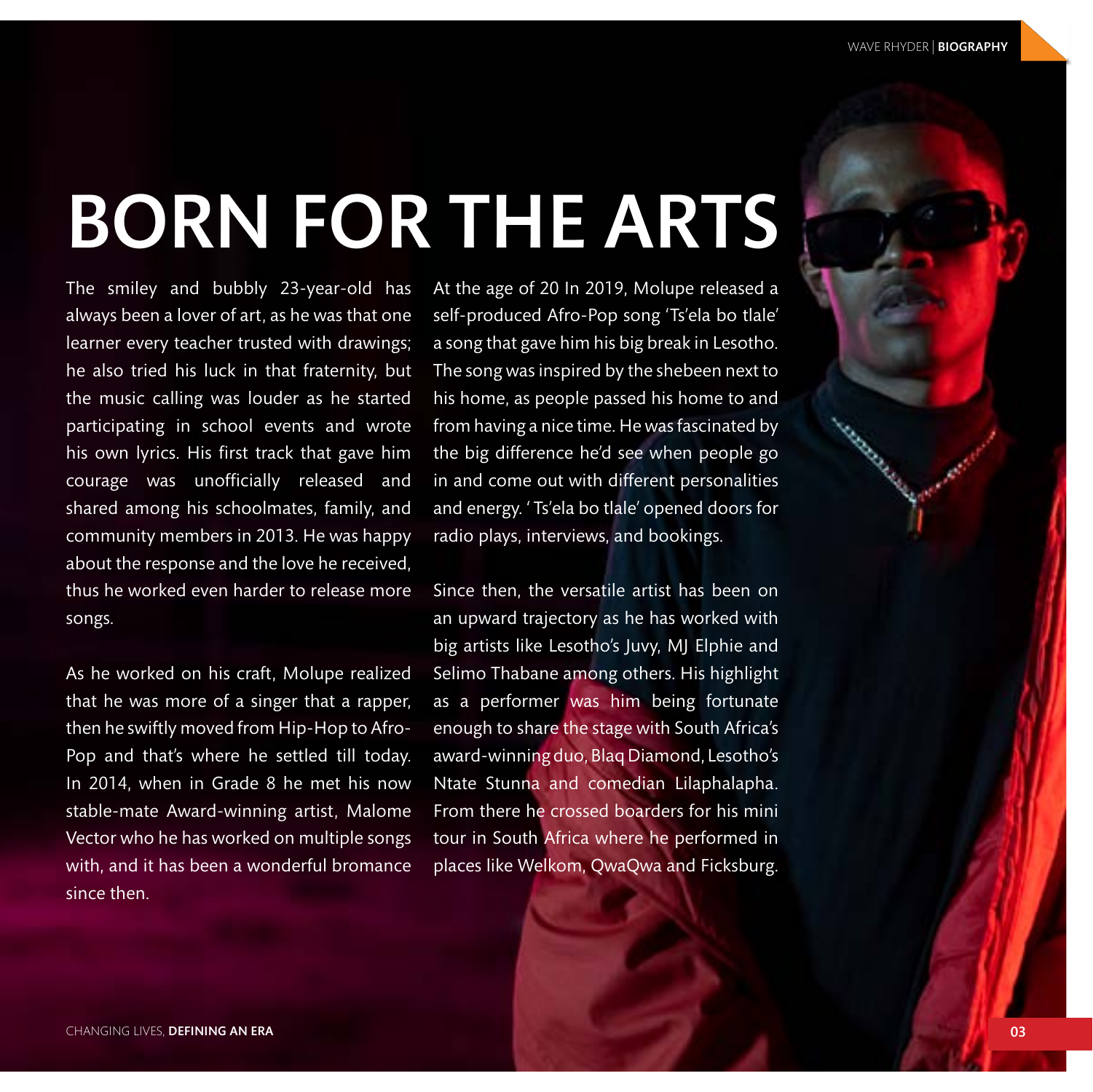## RECORGNITION AND GOALS

As Molupe was working on building his brand, he started recording and posting covers for multiple artists until Ambitiouz Entertainment recognised him and posted a cover he did for Malome Vector's 'Nobody'. The young man also availed himself and participated in each challenge the label would have. That move and dedication got Ambitiouz Entertainment's eyes locked on him until he was finally taken out of his misery and joined the label in October 2021.

Joining Ambitiouz Entertainment has been a dream come true for him as he finally got the life and career changing opportunity he had been praying for.

He brings forth a unique and authentic sound that sets him apart which is a fusion of Famo, Afro Pop and Hip Hop. His content and versatility are just a cherry on top. He writes to inspire, make people happy and give hope to the hopeless. He uses music to give praise and thanks to God for the talent He has given him.

Among other people, Molupe looks up to his parents,

artists like Malome Vector and Nigerian musician Tekno because of their sound and diversity. He wishes to work with Wiz Kid, Teni and Davido because they do music he relates to, and their versatility is what speaks to him the most. His dream is to be among the household names and inspire other young people who are passionate about music. He hopes to be the beacon of hope to those who have lost it and change minds of parents who do not believe that music is a real career. Winning awards and topping charts will just be a bonus.

Molupe made history on the 16th of October 2021 when he became the first artist since the inception of Ambitiouz Entertainment to release an Amapiano song. His debut single under the label is titled 'Pula'. The song was released with a music video that perfectly complement the lyrics. His second single, "Dikeledi" was released in April 2022 and was shorty followed by an emotional song titled "Wa Nkutlwa Na" which quickly topped the iTunes charts and TikTok trends.

There are still more waves he wishes to ride during his success journey as his story continues.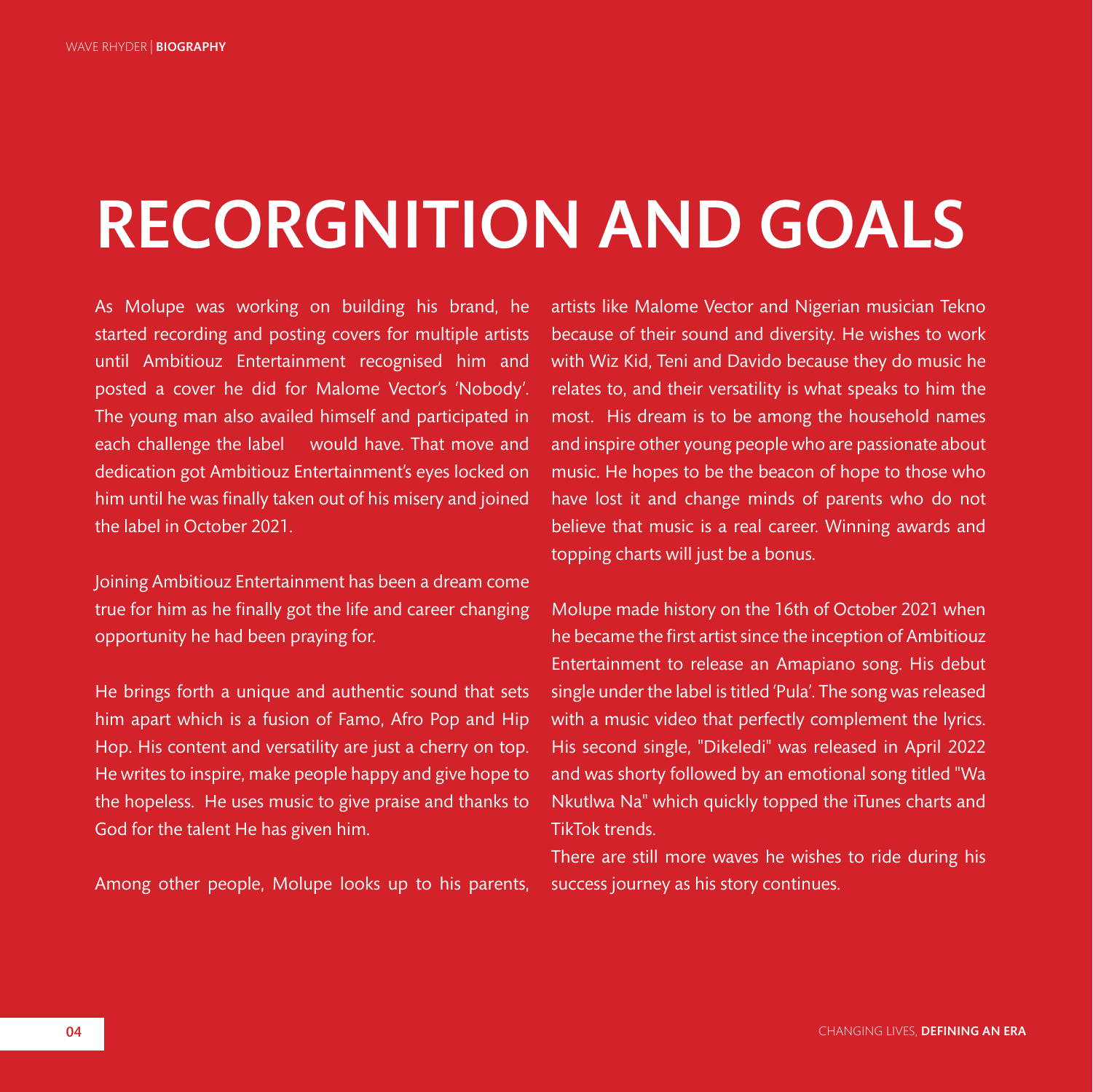[https://www.youtube.com/watch?v=TZ1v6Kvo0HE](https://www.youtube.com/watch?v=TZ1v6Kvo0HE ) [https://www.youtube.com/watch?v=tGeHLW8AGD8](https://www.youtube.com/watch?v=tGeHLW8AGD8 ) [https://www.youtube.com/watch?v=siUAs7Xx-W0](https://www.youtube.com/watch?v=siUAs7Xx-W0 )

Management: Kgosi - kgosi@ambitiouz.co.za PR Queries: pr2@ambitiouz.co.za communications@ ambitiouz.co.za Booking/Sampling Queries: bookings@ambitiouz.co.za